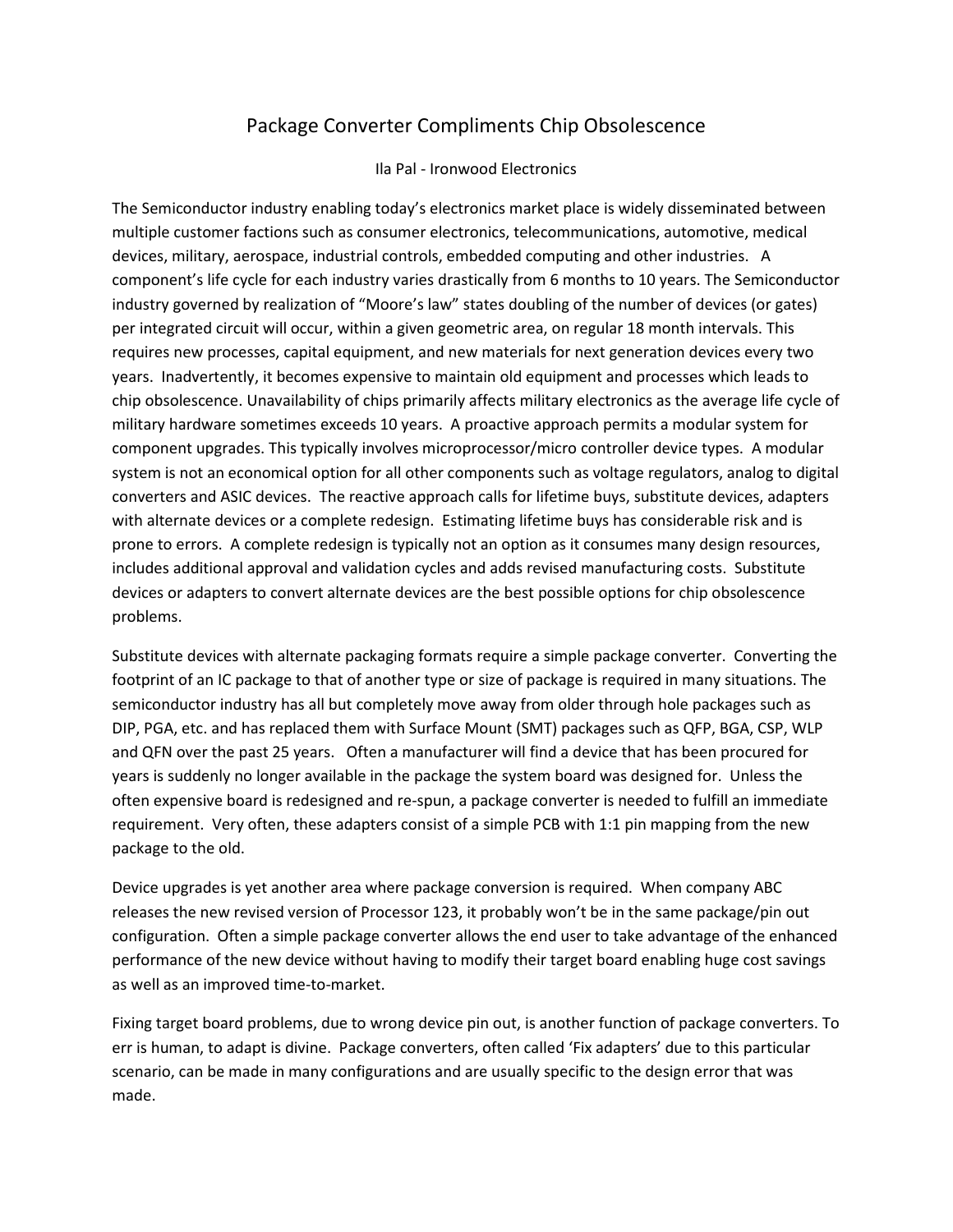

Let us consider a few examples of package converters and how they helped solve chip obsolescence issues. The MAX555 is an advanced, monolithic, 12-bit digital-to-analog converter (DAC) manufactured by Maxim in a 68 pin PLCC package. MAX555 is designed for signal-reconstruction applications. Technological advancements required MAX555 be manufactured in a 64-pin TQFP package with an exposed paddle for enhanced thermal dissipation lowering thermal resistance from 28°C/W to 25°C/W. Moving from a PLCC to a TQFP package changed the die orientation within the package from 'cavitydown' to 'cavity-up', causing the pin out to change. MAX555 is only available in the TQFP package causing applications boards, with the PLCC pattern, to be redesigned or adapted using package converters. A simple two layer board, designed with a TQFP pattern in the middle and the PLCC pattern around it, routed signals between the TQPF pads and PLCC J-leads emulating the PLCC package on the base of the converter. A space efficient design was achieved by mounting the upgraded MAX555 TQFP package component to the bottom side of the converter board. Because the die placement in the TQFP chip is flipped from its orientation in the PLCC package, bottom mounting also provided the shortest signal length possible from TQFP leads to adapter j-leads. The package converter with the MAX555 device could now easily mount to a target board's 68 pin PLCC land pattern. The compact design enables high volume production readiness as it can be loaded into tubes, placed in trays or in tape and reel for pick and place equipment. The converter board can also be made with a separate ground plane to isolate the digital bus from top side traces while supporting efficient heat dissipation. The adapter was designed with a recommendation from Maxim that the traces routed beneath the TQFP package maintain a desired 50Ω transmission line impedance for optimum signal integrity. A ground plane on a layer adjacent to these traces facilitated this controlled impedance requirement. Furthermore, clock signals were routed as differential pairs and were isolated from the digital bus traces by at least two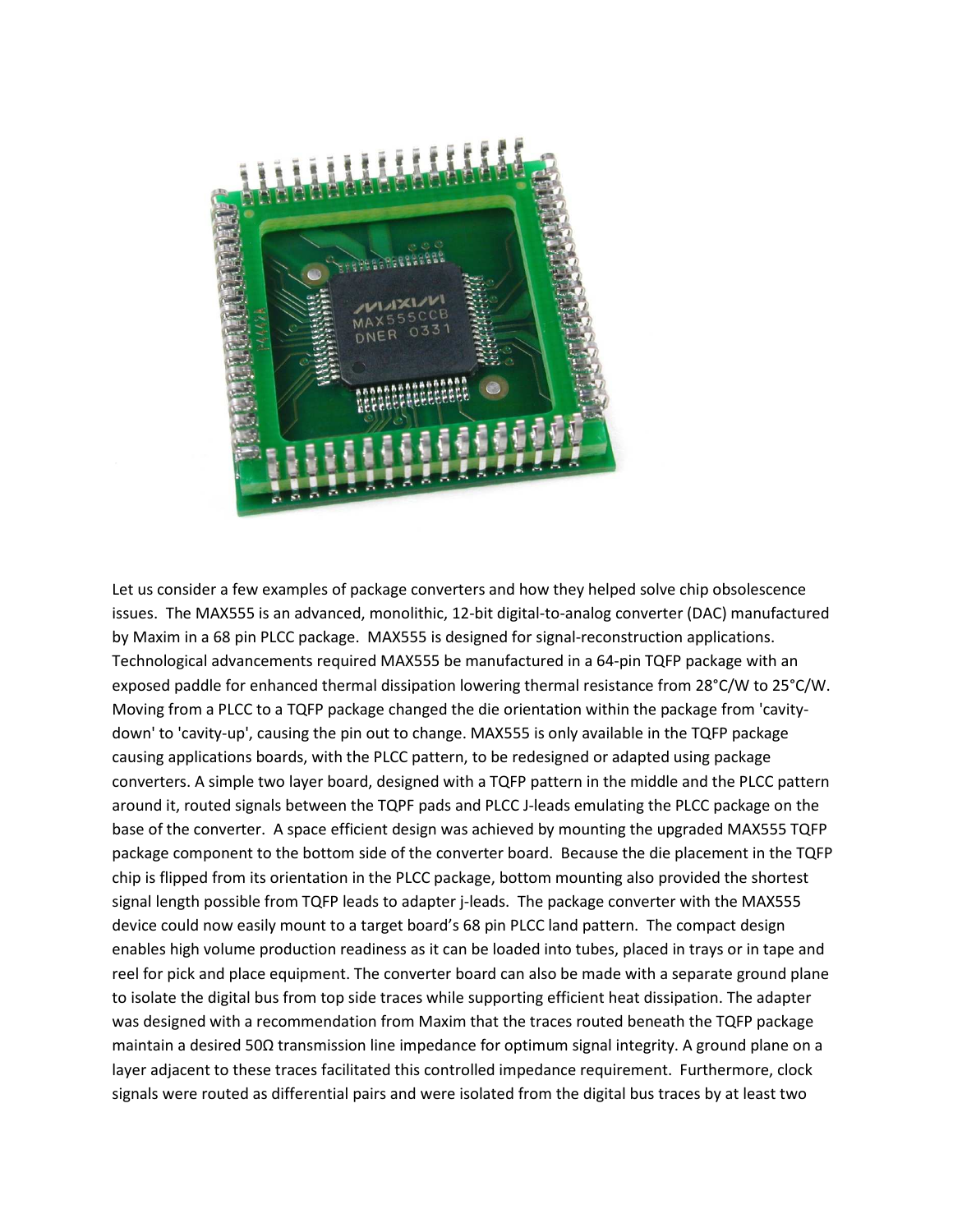trace widths to ensure a clean clock source. Enabling all these PCB features on a target board would have required significant design resources and manufacturing costs. Making these features on a small converter board proved cost efficient and allowed seamless transition into the end product usage without re-spinning the target board.



Another example involved replacement of a Bus Gate Array ASIC. The component that had become obsolete was an ASIC that was packaged in a 128-Pin PQFP (0.8mm pitch) Package. The 128-Pin PQFP component shape occupied a 35mm X 35mm space on the PCB. If needed, each side of the component footprint was expandable by 3mm. This provided a maximum surface area of 41mm X 41mm for the package converter outline. Because of the mechanical dimensions of the module assembly, no component on the mother board could exceed a height of 12.7mm (0.5"). This meant the new device with package converter had to be less than 12.7mm. 5V-only CPLD (Complex Programmable Logic Device) component availability was scarce, but fortunately Actel still manufactured a series of CPLD parts that met the customer requirements; the 42MX Series . The specific component, that was targeted, was the A42MX16 part in a 176-Pin TQFP (0.5mm pitch) Package. The bottom side was designed to have connections for the 128-Pin PQFP and the top side was designed to have the 176-Pin TQFP package. In addition to the 176-Pin TQFP component on the top side, an SMD Clock Oscillator (5mm X 7mm Package) and a few resistor and capacitor components designated by customer were present. Larger 0603 passive component were utilized due to the larger 41mm X 41mm adapter outline. Rather than using a gull-wing type lead technology, 'solder column' technology was used to interface package converter to the target board accommodating the overall height restriction. The relatively inexpensive solder column technology is similar to the BGA interface but uses shaped solder instead of round solder balls to match the target board land pattern.

When availability or performance of a given IC becomes an issue, using a package converter with substitute device(s) without redesign of the target system is the most economical and time saving option. Technology advancements such as shaped solder, J-lead, edge routing, micro blind/buried vias,